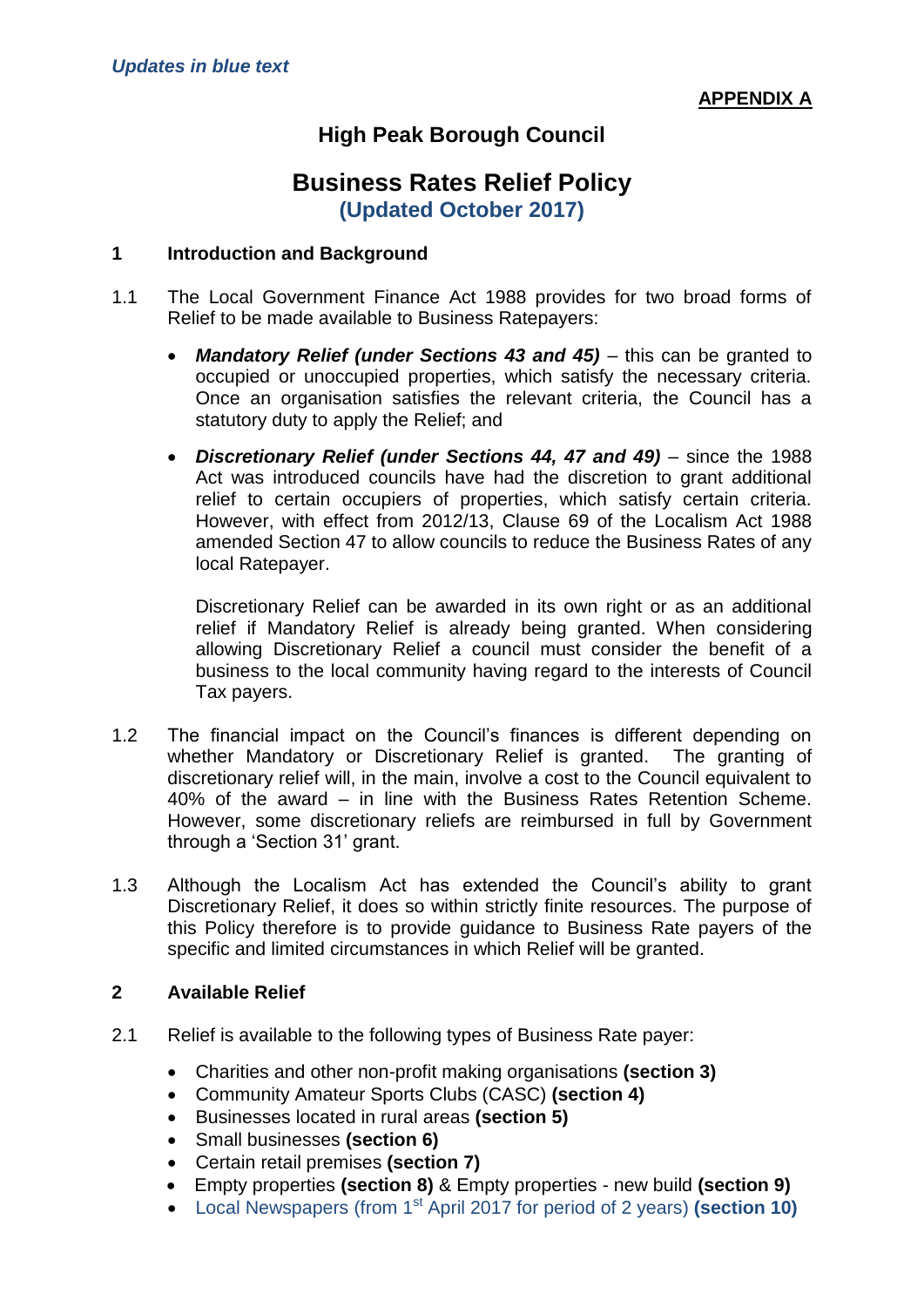- Businesses impacted by the 2017 revaluation **(section 11)**
	- Supporting Small Businesses Relief (from 1<sup>st</sup> April 2017 for a maximum period of 5 years)
	- Local Public House Relief (from 1<sup>st</sup> April 2017 for one year)
	- Discretionary Business Rates Relief Scheme (from 1<sup>st</sup> April 2017 for a maximum period of four years)
- Reoccupation Relief **(section 12)**
- Any other business in exceptional circumstances (under Clause 69 of the Localism Act 2011) **(section 13)**
- 2.2 Sections 3 to 12 deal with the qualifying conditions of each type of Relief in more detail.
- 2.3 In very exceptional circumstances, Hardship Relief may be granted to any Business Rate payer – **see section 14**.

# **3 Charities and Other Non Profit Making Organisations**

- 3.1 Relief is available to charitable and non-profit making organisations in certain circumstances. Relief varies dependant upon the type of organisation and the purpose for which the property is used.
- 3.2 Mandatory Relief is awarded in the following circumstances:
	- i) The Ratepayer of an occupied property is a charity or trustee for a charity and where the property is wholly or mainly used for charitable purposes. In such circumstances, Mandatory Relief of 80% will be awarded (it may also be possible to qualify for up to 20% Discretionary Relief on such properties); and
	- ii) The owner of an unoccupied property is a charity or trustee for a charity and it appears, when next in use, the property will be wholly or mainly used for charitable purposes. In such circumstances Mandatory Relief of 80% will be awarded against the 100% charge. In respect of unoccupied property, the apparent future use of the property must be satisfied.
- 3.3 Discretionary Relief may be awarded where:
	- i) Where the property is not an "excepted hereditament" (property) and all or part of it is occupied by one or more institution or organisation which are:
		- Not established or conducted for profit; and
		- Whose aims should be charitable or otherwise philanthropic, or concerned with the promotion of social welfare, education, science, literature or the fine arts. In such circumstances Discretionary Relief of up to 100% can be awarded.
	- ii) Where the Rate payer is a charity or trustee for a charity and where the property is wholly or mainly used for charitable purposes. In such circumstances, Mandatory Relief of 80% will already have been awarded. Therefore Discretionary Relief of up to 20% can be awarded.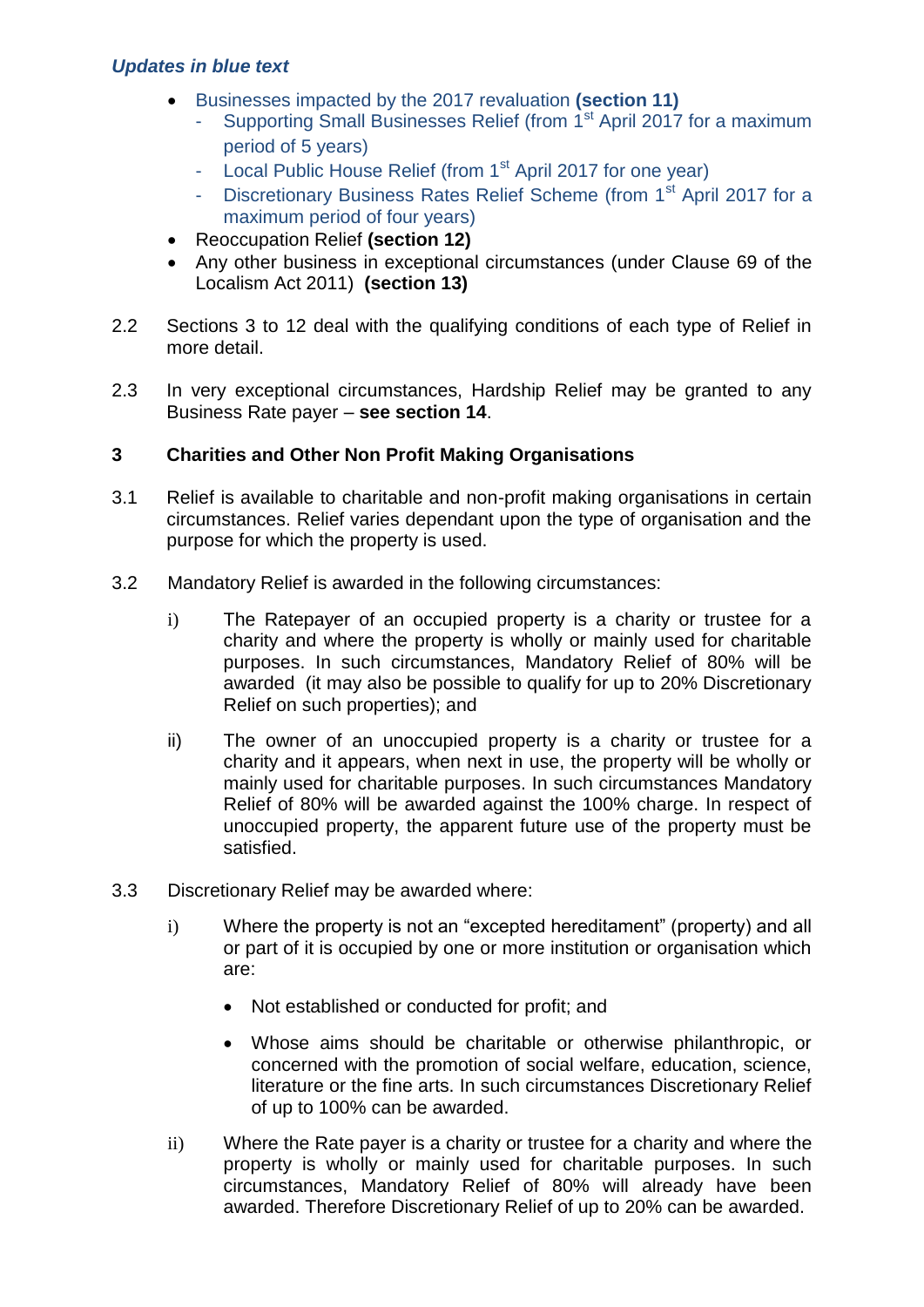- 3.4 The Council will determine each case on its own merits. The guidelines are:
	- i) In respect of Charitable Properties:
		- Applications are required in writing and will be reviewed on a regular basis; and
		- Confirmation of charitable status is necessary.
	- ii) In respect of Non-Profit Making Organisations, the following factors will be considered:
		- Is membership available to all of the community and is it actively promoted?
		- Are the facilities available to non-members?
		- Are the facilities ones that the Council is unable to provide and wishes to promote?
		- Have the facilities available been provided by self-help or grant aid?
		- Are the facilities competing with or ancillary to the facilities currently offered by the Council? (applications will not be refused on the grounds that an organisation is in competition with the Council if the broader needs of the community are being met)
		- Does the organisation provide training and education for its members, non-members, minority or special need groups?
		- Is membership drawn from local residents and taxpayers?
		- What are the financial circumstances of the organisation do they raise finance to support their activities?

## **4 Community Amateur Sports Clubs (CASCs)**

- 4.1 With effect from April 2002, many local amateur sports clubs were able to register with the Inland Revenue as Community Amateur Sports Clubs (CASCs) and benefit from a range of tax relief, including Gift Aid. The detail of the legislation is contained within Schedule 18 of the Finance Act 2002.
- 4.2 Provided a club is registered with the Inland Revenue, they will automatically qualify for Mandatory Relief of 80%.
- 4.3 The Council will grant a further 20% in Discretionary Relief in circumstances where the club provides additional benefits to the High Peak. (N.B. This relief is only available to clubs currently in receipt of the benefit and will be withdrawn entirely with effect from 1 April 2015)
- 4.4 The Council will determine each case on its own merits. The guidelines are:

In order to qualify for Mandatory Relief:

- Applications are required in writing and will be reviewed on a regular basis; and
- Confirmation of CASC status is necessary.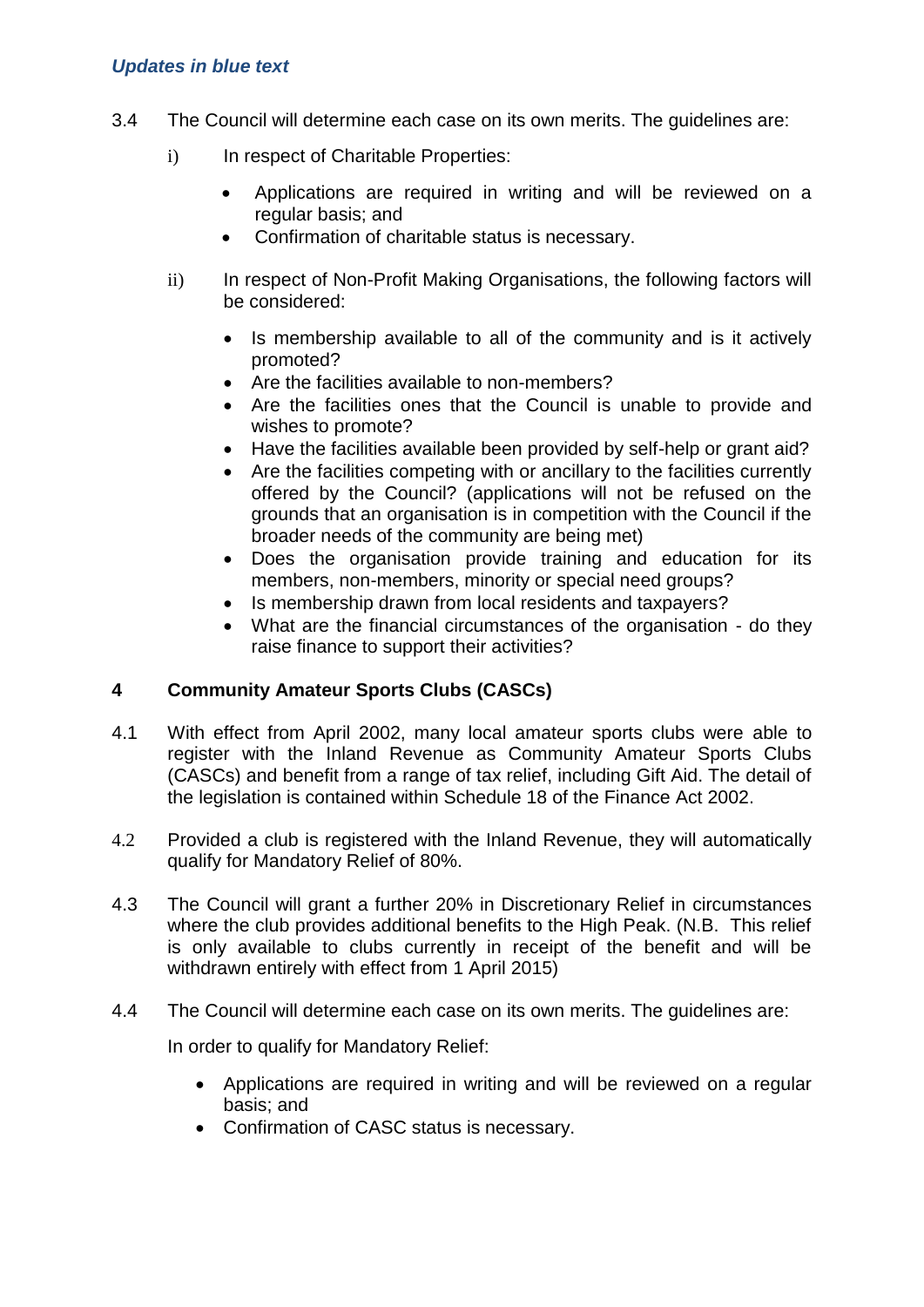#### **5 Rural Relief**

- 5.1 Relief from Business Rates is available for Public Houses, Petrol Filling Stations, General Stores, and Post Offices if they are the only business of its type within a Rural Settlement area (*see Annex 1*). Rural Relief may also be granted to qualifying rural food shops. Such Relief is applicable to occupied properties only.
- 5.2 In order to qualify for Mandatory Relief the property will have to:
	- be in a Rural Settlement Area of 3,000 people or less; and
	- be a Post Office or General Store with a rateable value of £8,500 or less, and be the only such property within a settlement area; or
	- be a Public House or Petrol Filling Station with a rateable value of £12,500 or less, and be the only such property within a settlement area; or
	- be a Village Shop selling mainly food for human consumption with a Rateable Value of £8,500 or less.

Mandatory Relief of 50% will be granted to such properties currently. However, the Government intends to amend the relevant primary legislation to require local authorities to grant 100% mandatory rural rate relief to take effect from 1 April 2018.

Therefore, before the requirement to grant mandatory relief comes into force, Authorities are expected to use their local discount powers to grant 100% rural rate relief to eligible ratepayers from 1 April 2017.

- 5.3 The Council may also provide Discretionary Relief in two ways:
	- i) as a 'top-up' Relief, up to 100% for those Ratepayers receiving 50% Mandatory Relief; (as detailed above) or
	- ii) up to 100% Relief to other rural shops and businesses, which are of benefit to the local community.
- 5.4 Discretionary Relief is subject to different criteria, and can be granted to any General Store, Post Office, Public House, Petrol Filling Station or Village Shop selling mainly food for human consumption, which qualifies for Mandatory Relief. In addition, Discretionary Relief can be granted to any other Shop, Post Office or business which:
	- is in a Rural Settlement Area of 3,000 people or less
	- has a Rateable Value of less than £16,500; and
	- is of benefit to the local community.

The following additional condition is applied in the High Peak:

• annual profits must be less than £15,000.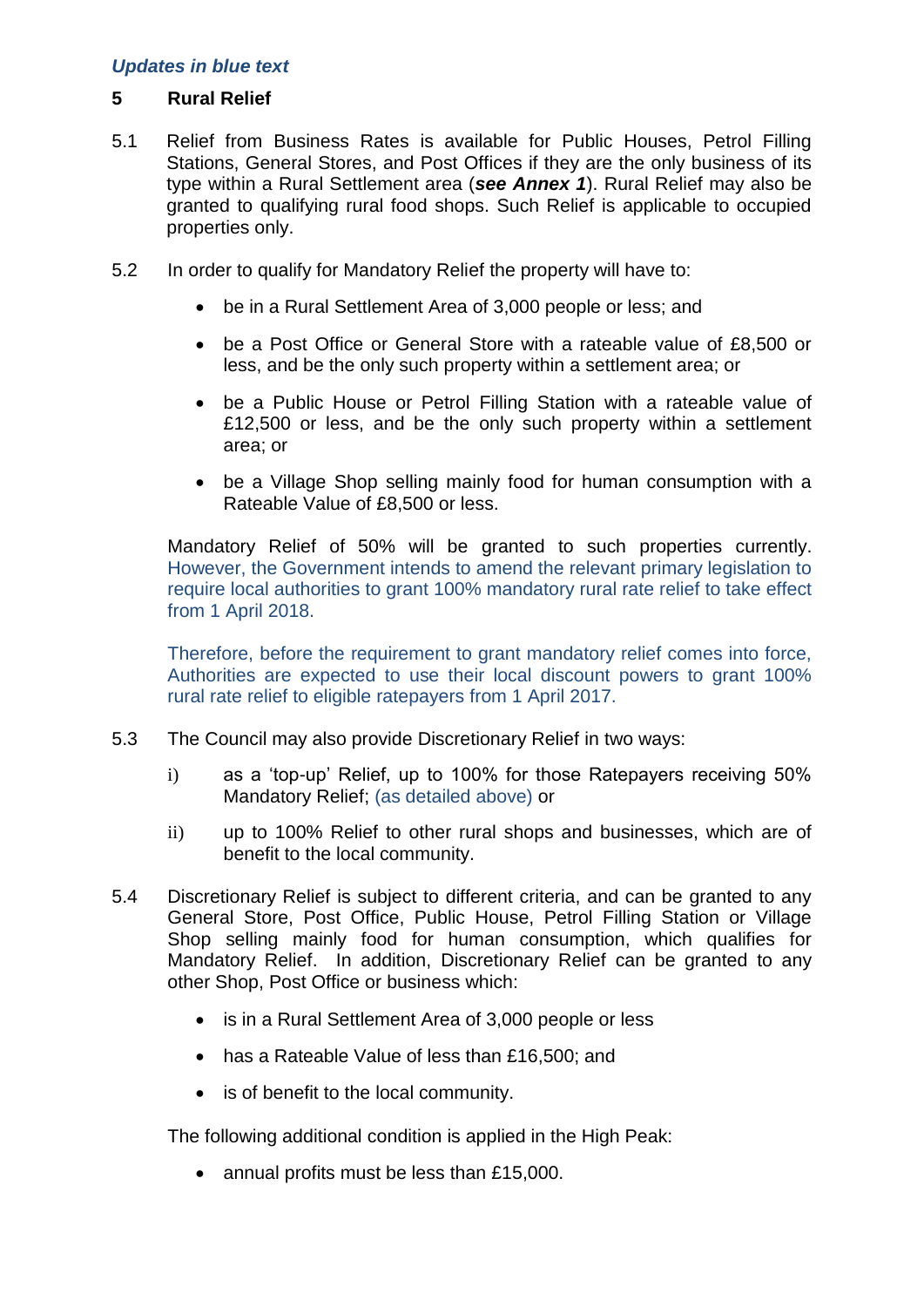- 5.5 For claiming Rural Relief the following conditions apply:
	- Applications must be in writing
	- If applying for the Discretionary element of Rural Relief, audited accounts for the last two years must be provided; and
	- Each application is considered on its own merits.

#### **6 Small Businesses**

- 6.1 Small Business Rate Relief is available at 100% for Business Ratepayers occupying single properties with a Rateable Value of up to £12,000 (previously £6,000 prior to  $1<sup>st</sup>$  April 2017), with Relief declining on percentage terms on a sliding scale until it is 0% at a rateable value of £15,000 (£12,000 prior to 1<sup>st</sup> April 2017).
- 6.2 The cost of the Relief granted is funded through a supplement on the Business Rates bills of those businesses not eligible for the Relief. The supplement is built into the standard "Non-Domestic Rating Multiplier".
- 6.3 Ratepayers of eligible business properties with Rateable Values between £15,000 and £51,000 (previously £12,000 and £18,000 prior to 1<sup>st</sup> April 2017) do not have to contribute towards the Relief and will have their bills calculated using the lower (small business) Non-Domestic Rating Multiplier.
- 6.4 The Relief is only available to Rate payers with either:
	- One property; or
	- One main property and other additional properties with Rateable Values less than  $£2,899$  (£2,600 prior to 1<sup>st</sup> April 2017).

The Rateable Value of the one property or the aggregate Rateable Value of all properties must be under £20,000 (£18,000 prior to 1<sup>st</sup> April 2017).

## **7 Retail Rate Relief Policy**

- 7.1 Under S47 of the Local Government Finance Act 1988 the Council may use its discretionary powers to grant relief to businesses in its area.
- 7.2 In line with Government's recommendation this policy outlines the relief to be given in 2014/15 and 2015/16 to hereditaments that meet certain criteria as detailed in this document.
- 7.3 Properties that will benefit from the relief will be occupied hereditaments with a rateable value of £50,000 or less, that are wholly or mainly being used as shops, restaurants, cafes and drinking establishments
- 7.4 Within this guidance, shops, restaurants, cafes and drinking establishments are considered to mean:
	- i. Hereditaments that are being used for the sale of goods to visiting members of the public:-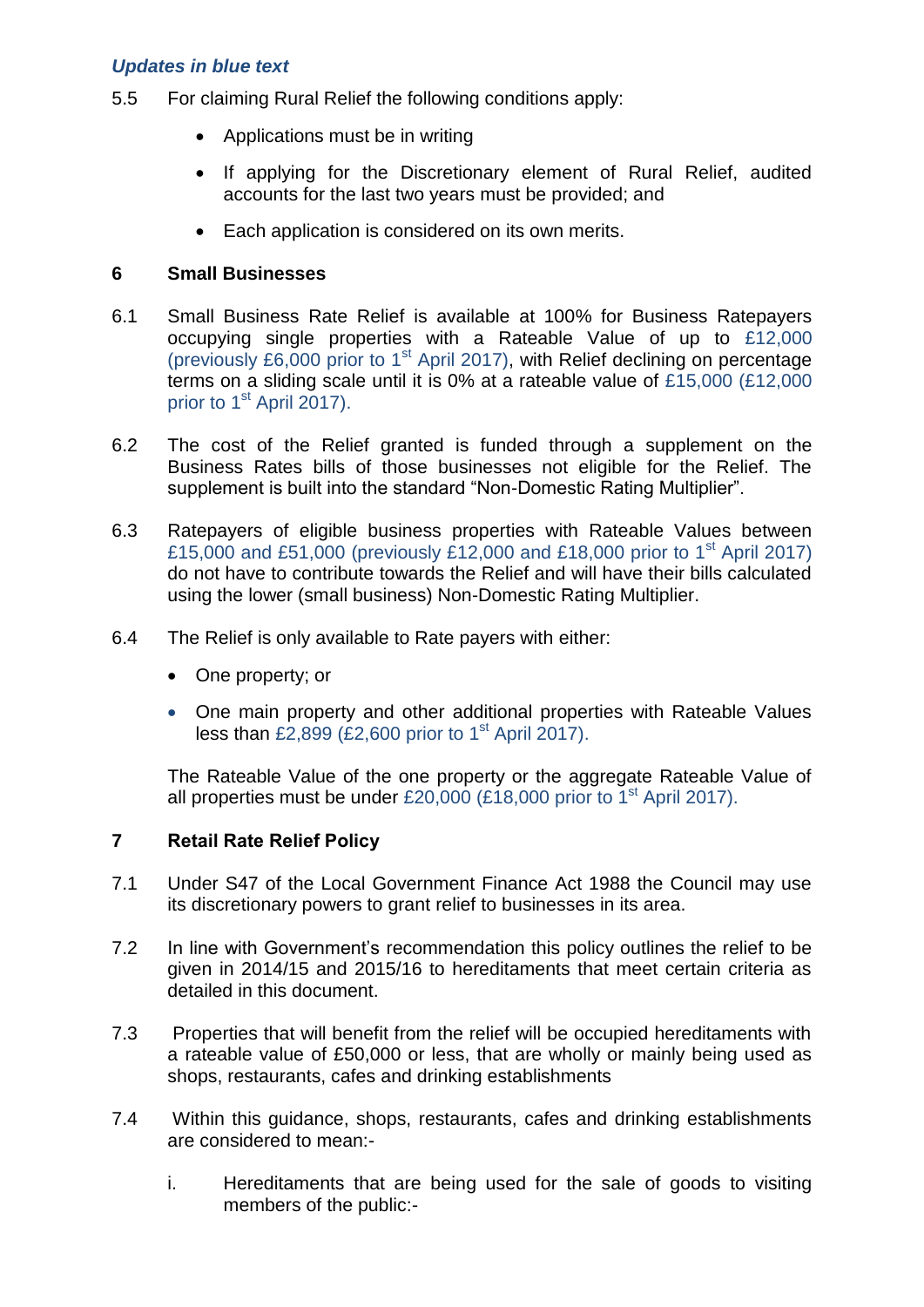- Shops (such as Florist, Bakers, Butchers, Grocers, Greengrocers, Jewellers, Stationers, Off Licence, Chemists, Newsagents, Hardware Stores, Supermarkets)
- Charity Shops
- Opticians
- Post Offices
- Furnishing Shops/Display Rooms (such as carpet shops, double glazing, garage doors)
- Car/Caravan Show Rooms
- Second hand car lots
- Markets
- Petrol Stations
- Garden Centres
- Art Galleries (where art is for sale/hire)
- Ii Hereditaments that are being used for the provision of the following services to visiting members of the public:-
	- Hair and beauty services (such as hair dressers, nail bars, beauty salons, tanning shops)
	- Shoe repairs/key cutting
	- Travel Agents
	- Ticket Offices e.g. for theatre
	- Dry Cleaners
	- Launderettes
	- PC/TV/Domestic Appliance repair
	- Funeral Directors
	- Photo Processing
	- DVD/Video Rentals
	- Tool Hire
	- Car Hire
- iii. Hereditaments that are being used for the sale of food and/or drink to visiting members of the public:-
	- Restaurants
	- Takeaways
	- Sandwich shops
	- Coffee shops
	- $\bullet$  Pubs
	- $B$ ars
- 7.5 To qualify for the relief the hereditament must be wholly or mainly used as a shop, restaurant, cafe or drinking establishment. In a similar way to other reliefs (such as charity relief), this is a test on use rather than occupation. Therefore, hereditaments which are occupied but not wholly or mainly used for the qualifying purpose will not qualify for the relief.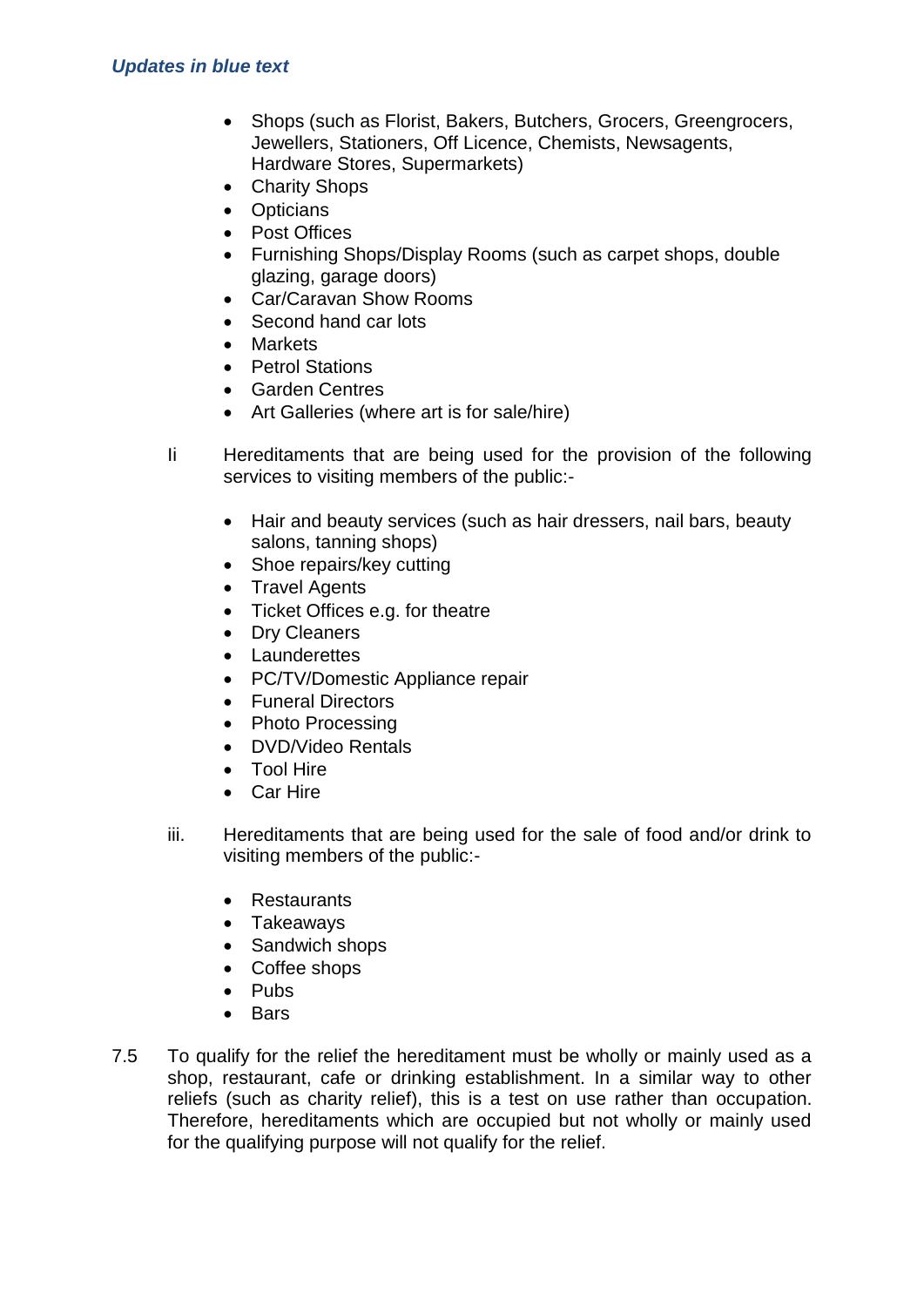- 7.6 The list set out above is not intended to be exhaustive as it would be impossible to list the many and varied retail uses that exist. There will also be mixed uses. However, the above lists are intended to be a guide as to the types of uses that the Government considers for this purpose to be retail in nature.
- 7.7 The list below sets out the types of uses that Government does not consider to be retail use for the purpose of this relief. Again, it is for Local Authorities to determine for themselves whether particular properties are broadly similar in nature to those below and, if so, to consider them not eligible for the relief under their local scheme.
	- i. Hereditaments that are being used for the provision of the following services to visiting members of the public:
		- Financial services (e.g. banks, building societies, cash points, bureau de change, payday lenders, betting shops, pawn brokers)
		- Other services (e.g. estate Agents, letting agents, employment agencies)
		- Medical services (e.g. vets, dentists, doctors, osteopaths, chiropractors)
		- Professional services (e.g. solicitors, accountants, insurance agents/financial advisers, tutors)
		- Post Office sorting office
	- Ii Hereditaments that are not reasonably accessible to visiting members of the public
- 7.8 The total amount of government-funded relief available for each property for each of the years under this scheme is £1,000. The amount does not vary with rateable value and there is no taper.
- 7.9 There is no relief available under this scheme for properties with a rateable value of more than £50,000. Of course, Councils may choose to use their discretionary powers to offer further discounts outside this scheme (and under local rate retention, 50% of the cost would be locally funded and 50% funded by Central Government).
- 7.10 The eligibility for the relief and the relief itself will be assessed and calculated on a daily basis. The following formula will be used to determine the amount of relief to be granted for a particular hereditament in the financial year:

Amount of relief to be granted = £1000  $\times$  A/B

Where:

A is the number of days in the financial year that the hereditament is eligible for relief; and B is the number of days in the financial year.

7.11 The relief will be applied against the net bill after all other reliefs have been taken into account.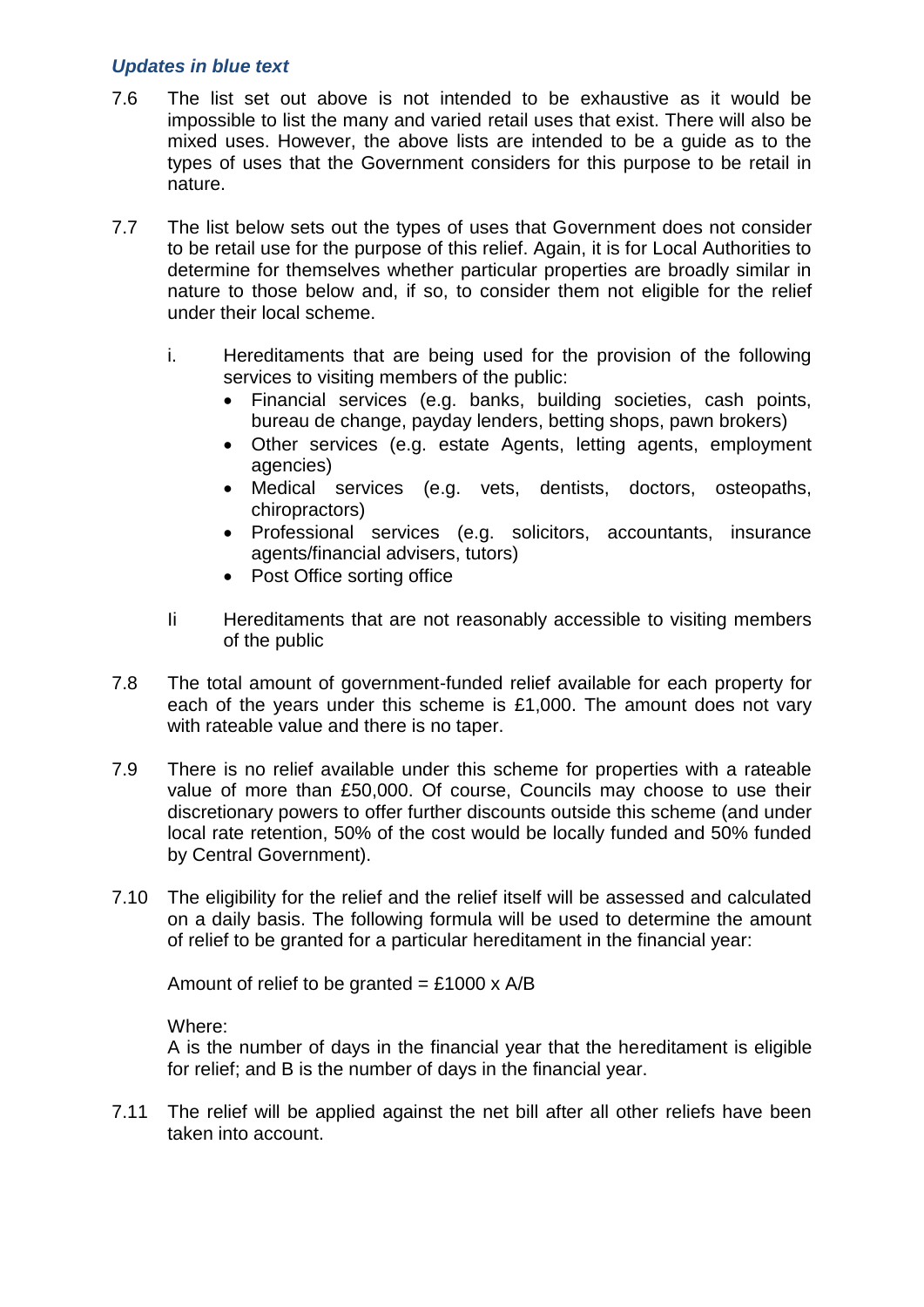- 7.12 Where the net rate liability for the day after all other reliefs but before retail relief is less than the retail relief, the maximum amount of this relief will be no more than the value of the net rate liability. This should be calculated ignoring any prior year adjustments in liabilities which fall to be liable on the day.
- 7.13 There is no restriction on the number of properties occupied by a rate payer that will qualify for relief, provided each property has a rateable value of £50,000 or less, subject to State Aid de minimis limits.
- 7.14 The relief should be applied on a day to day basis using the formula set out above. A new hereditament created as a result of a split merger during the financial year, or where there is a change of use, should be considered a fresh for the relief on that day

#### **8 Empty Property Relief**

- 8.1 Mandatory Relief will be granted in the first 3 months that a business property is empty. This is extended to 6 months in the case of certain industrial properties.
- 8.2 After these periods have expired, Business Rates are payable in full unless the unoccupied property rate has been reduced by Government Order. In most cases, the unoccupied property rate is zero for properties owned by Charities and Community Amateur Sports Clubs.
- 8.3 There are a number of exemptions from the Empty Property Rate as follows:
	- Where an owner is prohibited by law from occupying a business property or allowing a business property to be occupied
	- Where a business property is kept vacant by reason of action taken by or on behalf of the Crown or any local or public authority with a view to prohibiting occupation or to acquiring it
	- Where a business property is the subject of a building preservation notice, or is a listed building
	- Ancient monuments
	- Business properties with a Rateable Value less than £2,600
	- Where an owner is entitled to business property only in their capacity as the personal representative of a deceased person; and
	- In certain instances of insolvency and debt administration.
- 8.4 Discretionary Relief (under Section 44a of the 1988 Act) can be awarded where a business property is temporarily partly occupied. Where such discretion is exercised, a valuation officer will apportion Rateable Value between the occupied and unoccupied parts of the property.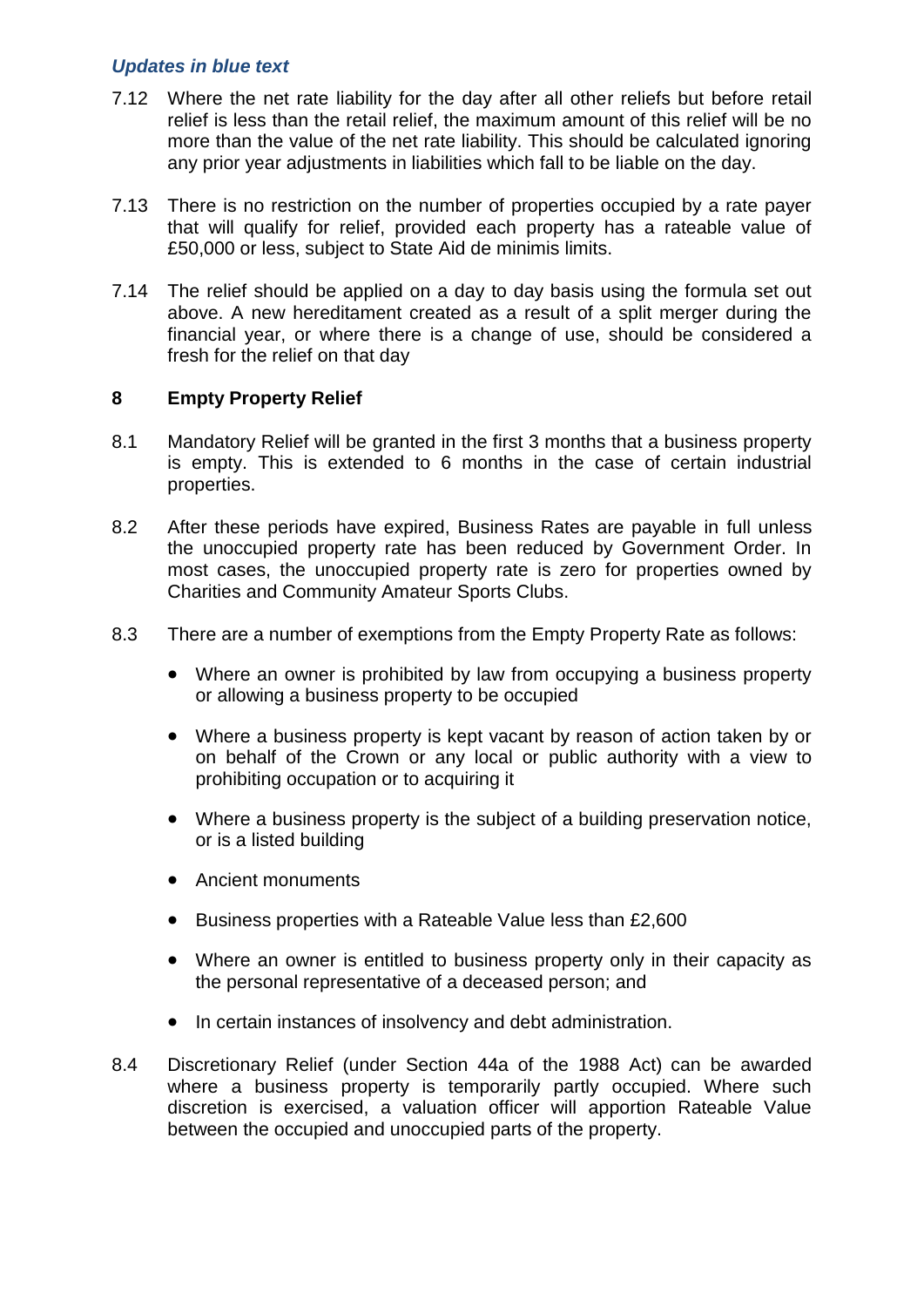#### **9 New Build - Empty Property Relief**

- 9.1 Under S47 of the Local Government Finance Act 1988 the Council can use its discretionary powers to grant relief to businesses in its area.
- 9.2 In line with the Government's recommendation this policy outlines the relief to be given to hereditaments that meet certain criteria as detailed in this document.
- 9.3 Properties that will benefit from the relief will be all unoccupied non domestic hereditaments that are wholly or mainly comprised of qualifying new structures. "Structures" means:

a) foundations and/or b) permanent walls and/or c) permanent roofs

"new" means:

- a) completed less than 18 months previously, and b) completed after 1 October 2013 and before 30 September 2016.
- 9.4 New structures are to be considered "completed" when the building or part of the building of which they form part is ready for occupation for the purpose it was constructed unless a completion notice has been served in respect of such a building or part of a building – in which case it would be the date specified in that notice.
- 9.5 In terms of considering whether a hereditament is wholly or mainly comprised of qualifying new structures, "mainly" means more than half. As the test is made in regards to the composition of the structure, it will not be relevant to consider matters such as the rateable value or use of parts of the property. However, factors such as the area or volume of the property will be relevant.
- 9.6 Whilst this policy is not intended to capture properties that have been refurbished, it is intended to capture those that have been the subject of substantial structural construction, so, for example, those properties that are built on existing foundations or built around a retained façade are likely to benefit from the relief.
- 9.7 Where a hereditament is created as a result of a split or merger of other properties, or where the existing hereditament is altered for example with an extension, the same test will apply i.e. the hereditament must be wholly or mainly comprised of new structures completed within the necessary timeframes to benefit from the exemption.
- 9.8 We want to ensure that, on the one hand, ratepayers do not benefit merely because the property has split or merged but, on the other hand, ensure that ratepayers have some flexibility to adapt their properties without losing the relief.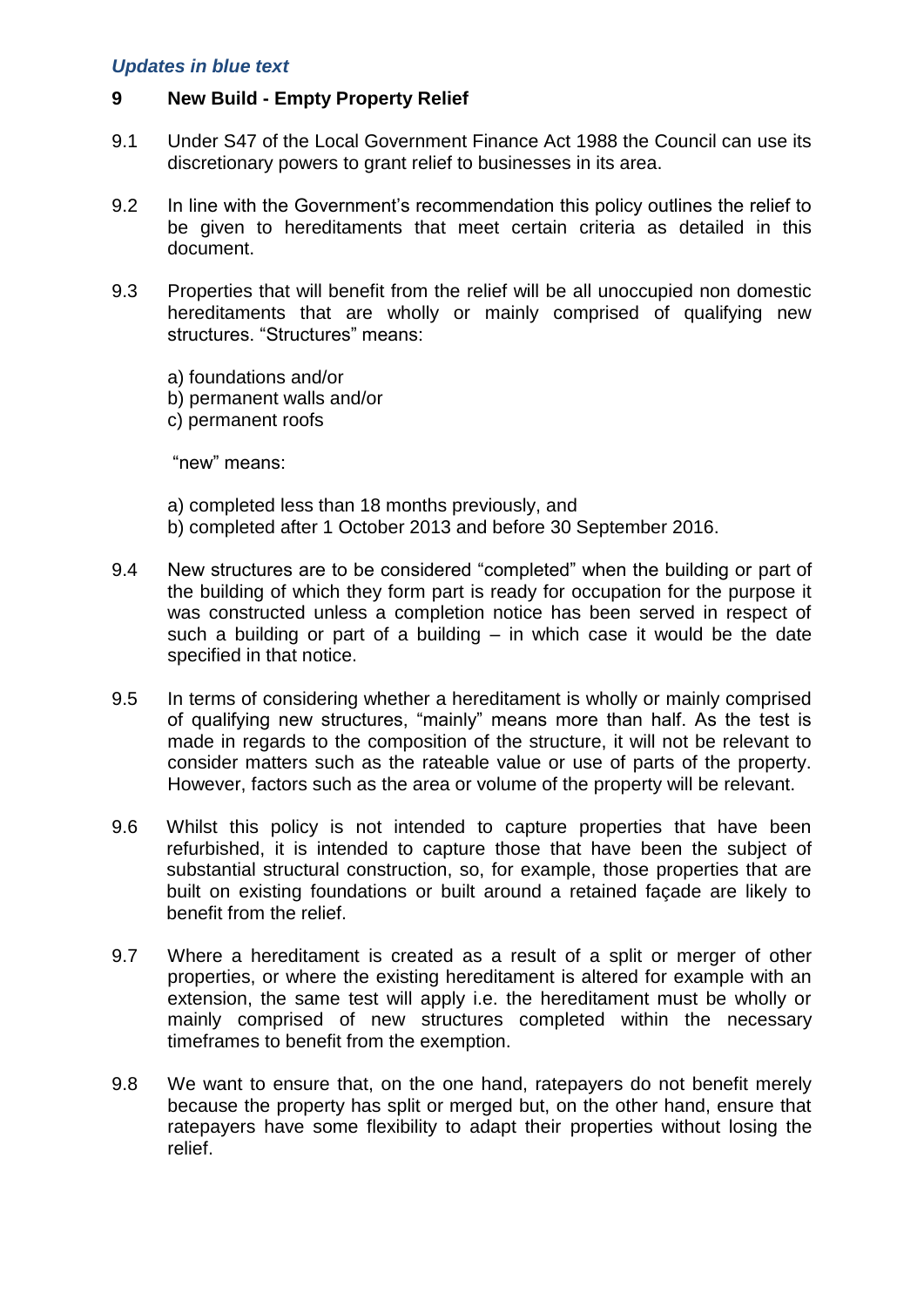- 9.9 There will be some instances where this is not clear cut (such as where a hereditament is formed from the merger of a hereditament that comprises mainly or wholly of new structures with a hereditament that comprises structures that are not new). In such cases we propose that the relief is only funded where the new hereditament wholly or mainly comprises qualifying new structures.
- 9.10 The relief will run with the property rather than the owner. So if a developer initially owns a hereditament that qualifies for the relief he/she will be able to sell/lease the property with the benefit of the remaining term of the relief, subject to the ratepayer's State Aid de minimis limits.
- 9.11 Properties that are completed before 1 October 2013 will not benefit from these proposals. However, hereditaments comprising such properties will not be subject to empty property rates for the first 3 or 6 months they are empty, in the normal way.
- 9.12 100% relief in the prescribed circumstances, up to State Aid de minimis limits will be available.
- 9.13 The policy is for the new build empty property exemption to apply to unoccupied non domestic properties for the first 18 months following completion, if completed after 1 October 2013 and before 30 September 2016.
- 9.14 The Non-Domestic Rating (Unoccupied Property) (England) Regulations 2008 provide that empty property rates are not payable until a non-industrial property has been empty for 3 months or an industrial property has been empty for 6 months.
- 9.15 If a hereditament has been subject to apportionment under Section 44A of the Local Government Finance Act 1988 (partly occupied hereditaments), the same principles may be applied to the unoccupied

#### **10 Local Newspaper Rate Relief (temporary until 31st March 2019)**

- 10.1 The Government has committed to providing funding to local authorities so that they can provide a discount worth up to £1,500 a year for 2 years from 1st April 2017, to office space occupied by local newspapers. This is up to a maximum of one discount per local newspaper title and per hereditament, and up to state aid limits. The relief will be delivered through local authority discretionary discount powers (under section 47(3) of the Local Government Finance Act 1988).
- 10.2 The Council will grant in accordance with Government guidelines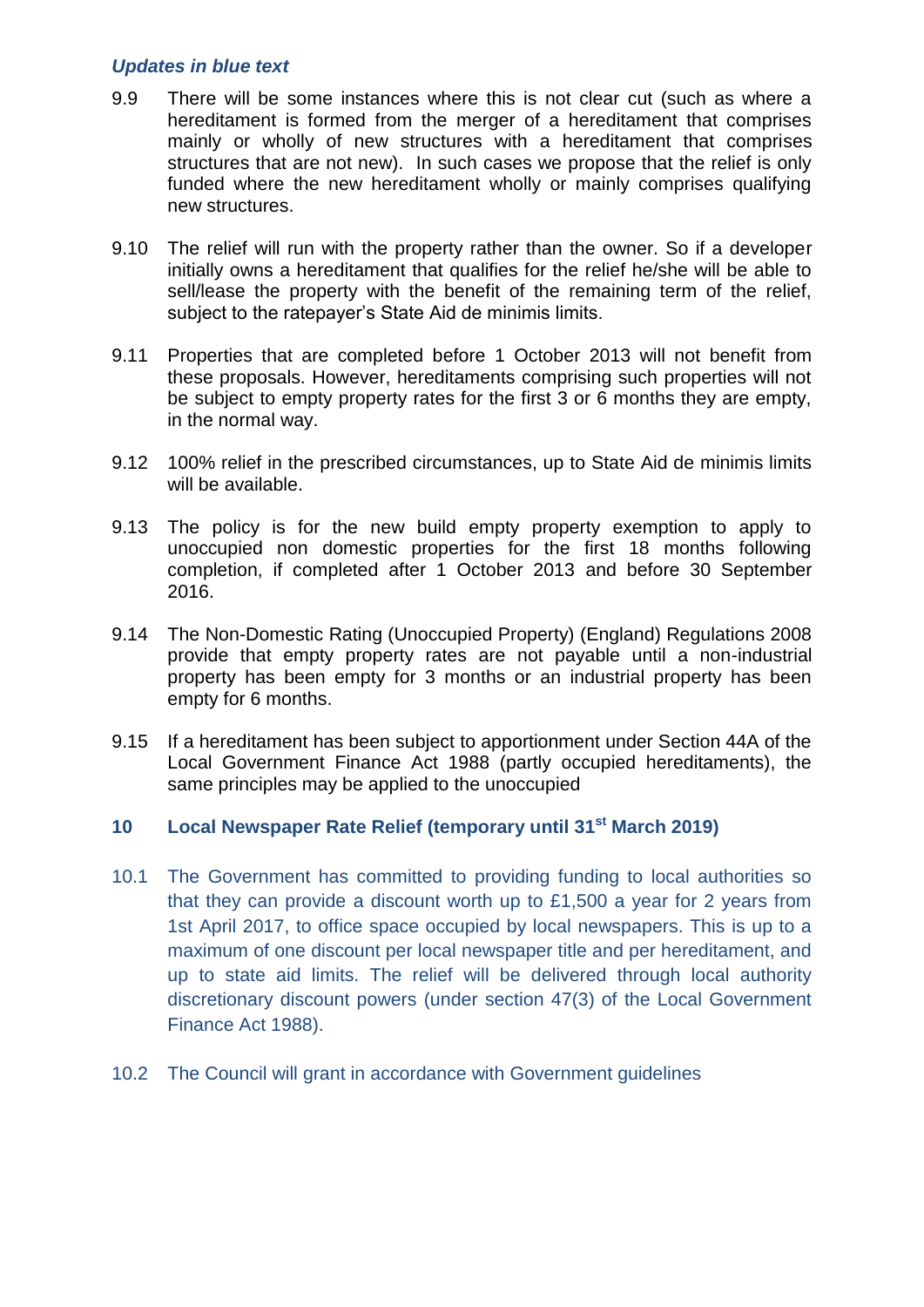#### **11. 2017 Revaluation Reliefs**

- 11.1 As part of the Spring 2017 Budget, the Chancellor announced three new discretionary rate reliefs to be implemented for business ratepayers with effect from  $1<sup>st</sup>$  April 2017:
	- Supporting Small Business Relief
	- Supporting Pubs Relief
	- Local Discretionary Rate Relief
- 11.2 The three new reliefs have been implemented under Section 47 of the Local Government Finance Act as a discretionary award made by Billing Authorities. The Government will fully reimburse all amounts awarded under SSBR and SPR by a Section 31 grant. However, LDRR is being funded through a £300m fund allocated to each Authority through a formula-based grant, and Government has tasked all Authorities with putting together their own schemes of LDRR.

#### **Supporting Small Businesses Relief (temporary from 1st April for a maximum period of 5 years)**

- 11.3 This relief is a discretionary relief made available to those ratepayers facing large increases as a result of a loss of Small Business Rate Relief or Rural Rate Relief.
- 11.4 Supporting Small Businesses relief will be paid such that the increase per year in the bills of affected ratepayers is limited to the greater of:
	- a percentage annual increase of 5%, 7.5%, 10%, 15% and 15% from 2017- 18 to 2021-22 all plus inflation, or;
	- a cash value of £600 per year (£50 per month). This cash minimum increase ensures that those ratepayers paying nothing or very small amounts in 2016- 17 after small business rate relief are brought into paying something.
- 11.5 In the first year of the scheme this means that all ratepayers losing some or all of their SBRR or RRR will see the increase in their bill capped at £600. The cash minimum increase is £600 per year thereafter. Those businesses who were previously receiving SBRR in 2016/2017 but whose RV is more than £51,000 from  $1<sup>st</sup>$  April 2017 will not be liable to pay the supplement (1.3p in 2017/18) to fund small business rate relief while they are eligible for the Supporting Small Business relief scheme.
- 11.6 Ratepayers can remain in the Supporting Small Businesses relief scheme for either 5 years or until they reach the bill they would have paid without the scheme.
- 11.7 Awards of Supporting Small Businesses relief will be made for no more than one year at a time and will be reviewed each year at the time of the annual billing. Entitlement will therefore end on the earliest of:
	- the end of the financial year for which the award was made,
	- the date that the ratepayer ceases to satisfy the qualifying criteria, or
	- the date that the property becomes unoccupied or occupied by a charity or Community Amateur Sports Club.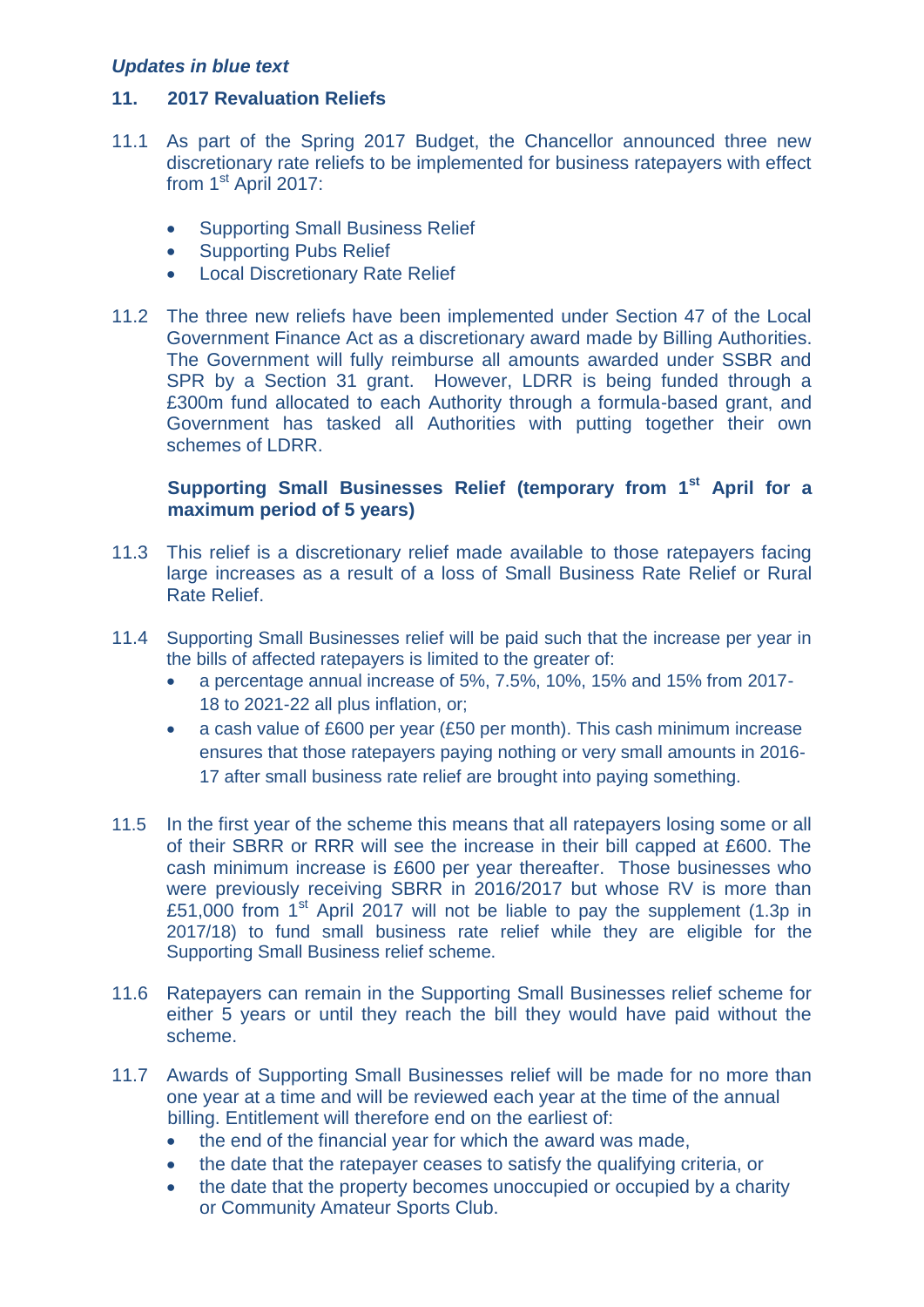- 11.8 This relief, as with all other DRRs, is subject to State Aid law. Ratepayers entitled to Mandatory Relief (such Charities and Community Amateur Sports Clubs) or Section 44A relief (apportionment of RV for partly occupied properties) are not entitled to SSBR.
- 11.9 The Council will be applying this relief in accordance with Government guidelines and confirming in writing to those eligible businesses. Those businesses that feel they may be eligible but have not received a letter and revised bill need to contact the Council.

#### **Supporting Pubs Relief (from 1st April for one year)**

- 11.10 Supporting Pubs Relief scheme for pubs that have a rateable value of below £100,000. Under the scheme, eligible pubs will receive a £1,000 discount on their bill for 2017/18.
- 11.11 For the purpose of this relief, the Council's policy intention is that eligible pubs should:
	- be open to the general public
	- allow free entry other than when occasional entertainment is provided
	- allow drinking without requiring food to be consumed
	- permit drinks to be purchased at a bar.
- 11.12 Hereditaments which are excluded from this relief include restaurants, cafes, nightclubs, hotels, snack bars, guesthouses, boarding houses, sporting venues, music venues, festival sites, theatres, museums, exhibition halls, cinemas, concert halls, casinos.
- 11.13 The Council will be applying this relief in accordance with Government guidelines and confirming in writing to those eligible businesses. Those businesses that feel they may be eligible but have not received a letter and revised bill need to contact the Council.

# **Local Discretionary Rate Relief (temporary until 31st March 2021)**

- 11.14 The Government also announced the introduction of a Local Discretionary Rate Relief – the scheme is designed to assist small/medium ratepayers who have suffered significant increases in rate liability due to the revaluation and the subsequent increase to their Rateable Value. The scheme is in place for a period of 4 years at a reducing rate over the 4 years.
- 11.15 Each Authority is to be provided with a share of a £300 million fund to support their local businesses – which is to be administered through Authorities discretionary relief powers under section 47 of the Local Government Act 1988.
- 11.16 Government consider that Councils are best placed to determine how this fund should be targeted and administered to support those businesses with the greatest need, and so each Authority is required to propose their own scheme.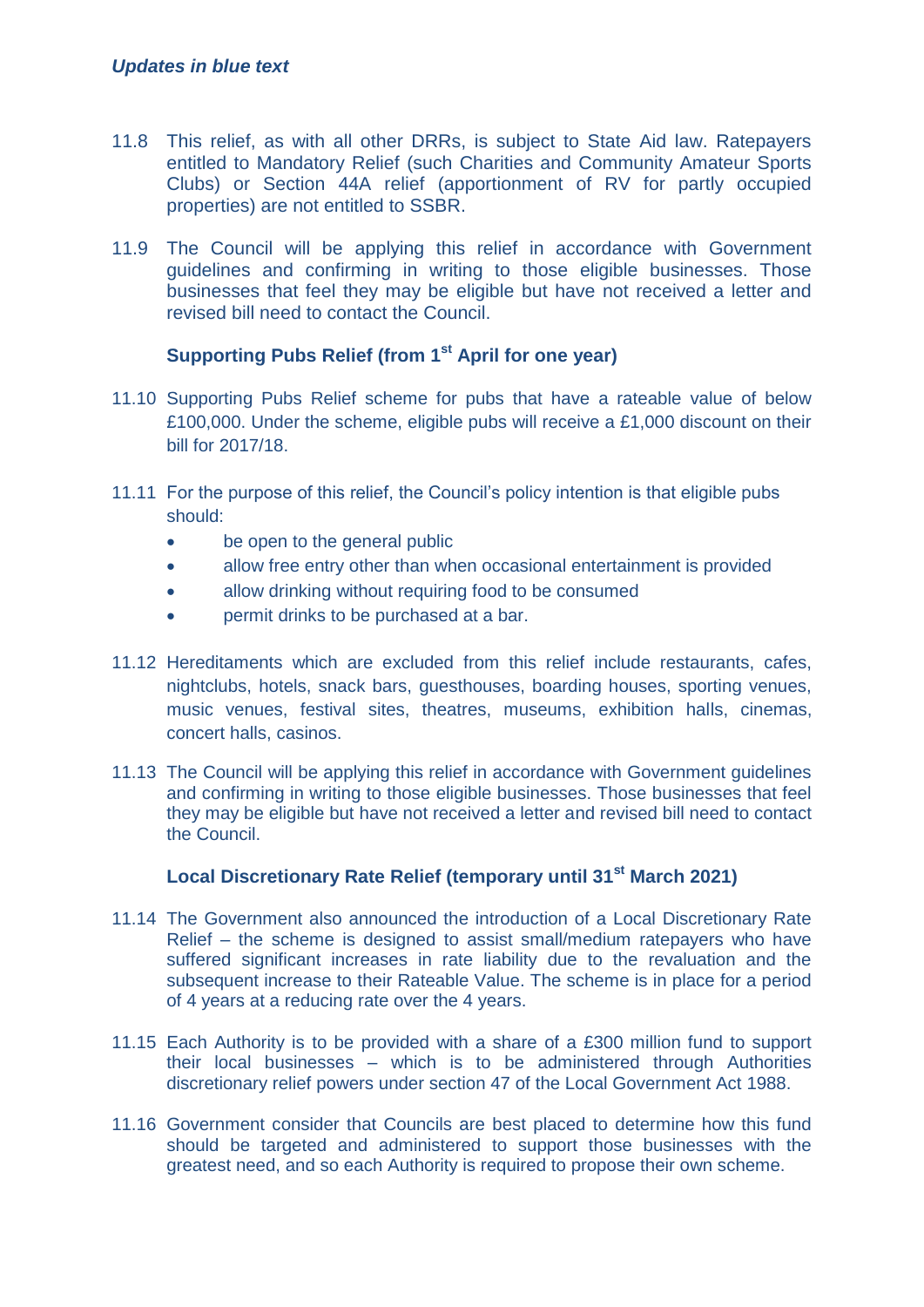- 11.17 The Council has determined that Local Discretionary Rate Relief will be awarded using the following criteria:
	- The increase has to be attributable to the 2017 revaluation
	- Relief will not be awarded where mandatory relief is granted
	- The rateable value of the property, in the 2017 Rating List must not exceed £200,000
	- In assessing any potential entitlement to an award under this scheme, the Council will compare the following:-
		- The rate liability of the ratepayer at 31st March 2017 after any reliefs and reductions; and
		- The rate liability of the taxpayer 1st April 2017 taking into account any transitional relief or discretionary relief within this policy
	- Relief will only be given to premises which are liable for occupied rates. No relief within this scheme will be granted for unoccupied premises.
	- Relief will only be granted to ratepayers who were in occupation at 31st March 2017 and in occupation on 1st April 2017 and for each day subsequently
	- Ratepayers taking up occupation after the 1 $st$  April 2017 will not be eligible for relief on the basis that new ratepayers would not have suffered from increases due to a revaluation
	- Relief will be targeted to local businesses and not those businesses/charities that are national or multi-national in nature.
	- Relief will not be awarded to Local Authorities
- 11.18 The Council will encouraging those businesses who may qualify for this relief to apply. Therefore, the scheme will be administered in the following way:
	- For awards of £1,000 or less Officers may grant without a formal application and issue notification which requests the business to contact the Council if they feel they are not eligible based on the criteria set
	- For awards of £1,000 or more, individual applications and 'state aid' declarations will be required and considered by the Income Team.
	- Ratepayers will be required to notify the council if they cease to satisfy the qualifying criteria.
	- Relief will end on the earliest of; the end of the financial year, the date the property becomes unoccupied or the date that the ratepayer ceases to satisfy the qualifying criteria
- 11.19 The proposed amount of relief is tapered and estimated to be calculated as follows:-

|         | <b>Amount of Relief*</b>                              |
|---------|-------------------------------------------------------|
| 2017/18 | Award = $35\%$ of the increase in rate liability      |
| 2018/19 | 2017/18 award x 50% (for clarity, this will be half   |
|         | of the relief awarded in 2017/18)                     |
| 2019/20 | 2018/19 award x 40% (for clarity, this will be half   |
|         | of the relief awarded in 2017/18)                     |
| 2020/21 | 2019/20award x 14% (for clarity, this will be half of |
|         | the relief awarded in 2017/18)                        |

*\*The levels of relief applied will be reviewed regularly in year and annually to ensure that the support scheme is being operated in the most effective way.*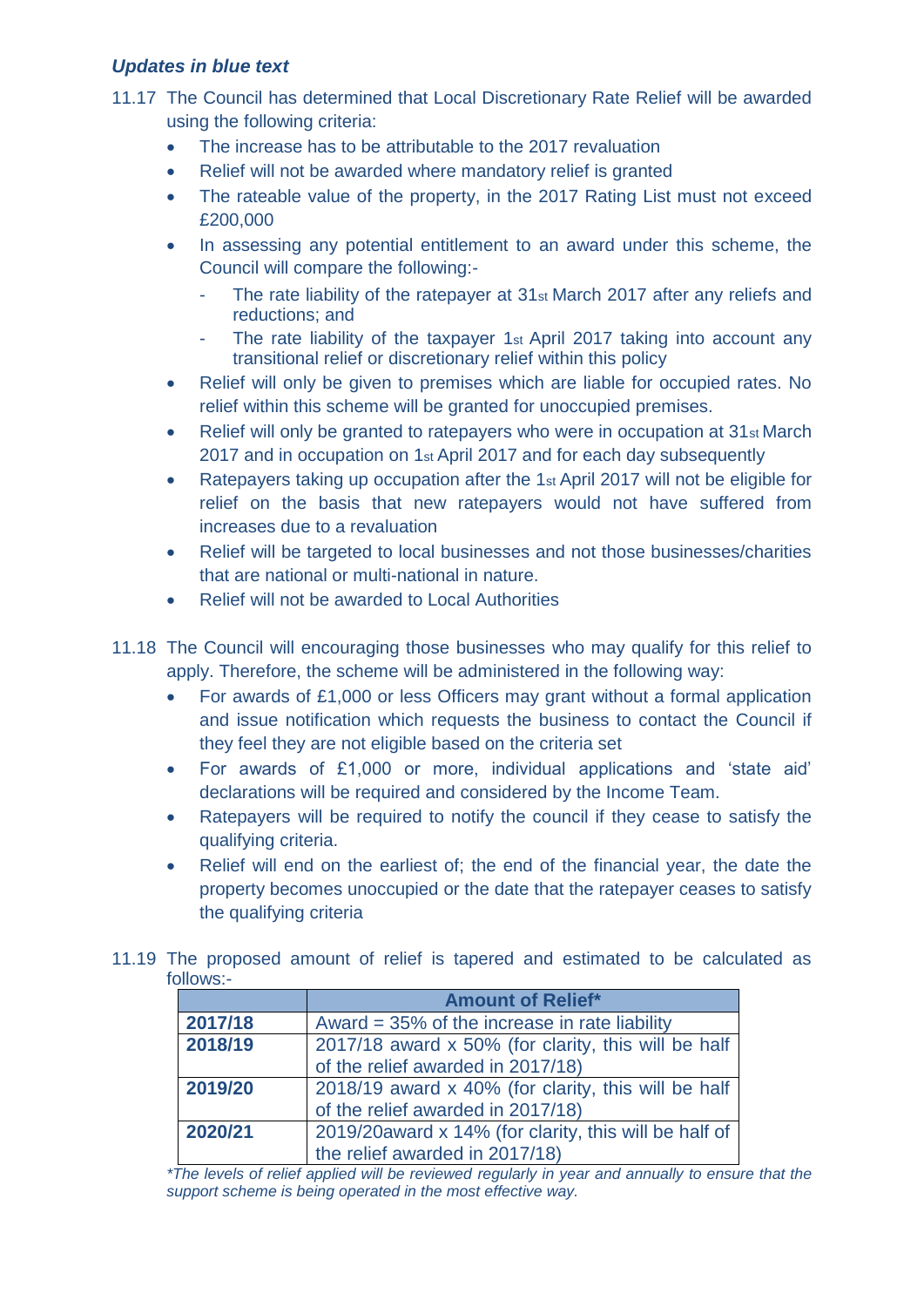- 11.20 In exceptional circumstances, the Council shall consider applications on a case by case basis where the ratepayer falls outside the criteria detailed in paragraph 11.17 but where the ratepayer can demonstrate that they are experiencing severe financial difficulties due to the revaluation on 1st April 2017.
- 11.21 The proposed scheme also allows the Council to review and amend the amount of relief during the course of the year and on an annual basis to reflect changing circumstances.

### 12 **Reoccupation Relief**

- 12.1 This is a temporary measure that applies to ratepayers moving into previously empty retail premises between 1 April 2014 and 31 March 2016 only, the government is not changing the legislation around the reliefs available to properties. Instead the government will, in line with the eligibility criteria set out in this guidance, reimburse local authorities that use their discretionary relief powers, introduced by the Localism Act (under section 47 of the Local Government Finance Act 1988, as amended), to grant relief.
- 12.2 Properties that will benefit from the relief will be occupied hereditaments that:
	- When previously in use, were wholly or mainly used for retail as set out in below
	- Were empty for 12 months or more immediately before their reoccupation
	- Become reoccupied between 1 April 2014 and 31 March 2016
	- Are being used for any use (ie not just retail use) except as set out below
- 12.3 There is no rateable value limit for the hereditament in respect of either the previous or reoccupied use. However, State Aid De Minimis limits may limit the amount of relief given.
- 12.4 In relation to a premises' previous use for the purposes of Reoccupation Relief we consider retail to mean:
	- i. Hereditaments that were being used for the sale of goods to visiting members of the public:
	- Shops (such as: florist, bakers, butchers, grocers, greengrocers, jewellers, stationers, off licence, chemists, newsagents, hardware stores, supermarkets, etc)
	- Charity shops
	- Opticians
	- Post offices
	- Furnishing shops/ display rooms (such as: carpet shops, double glazing, garage doors)
	- Car/ caravan show rooms
	- Second hard car lots
	- Markets
	- Petrol stations
	- Garden centres
	- Art galleries (where art is for sale/hire)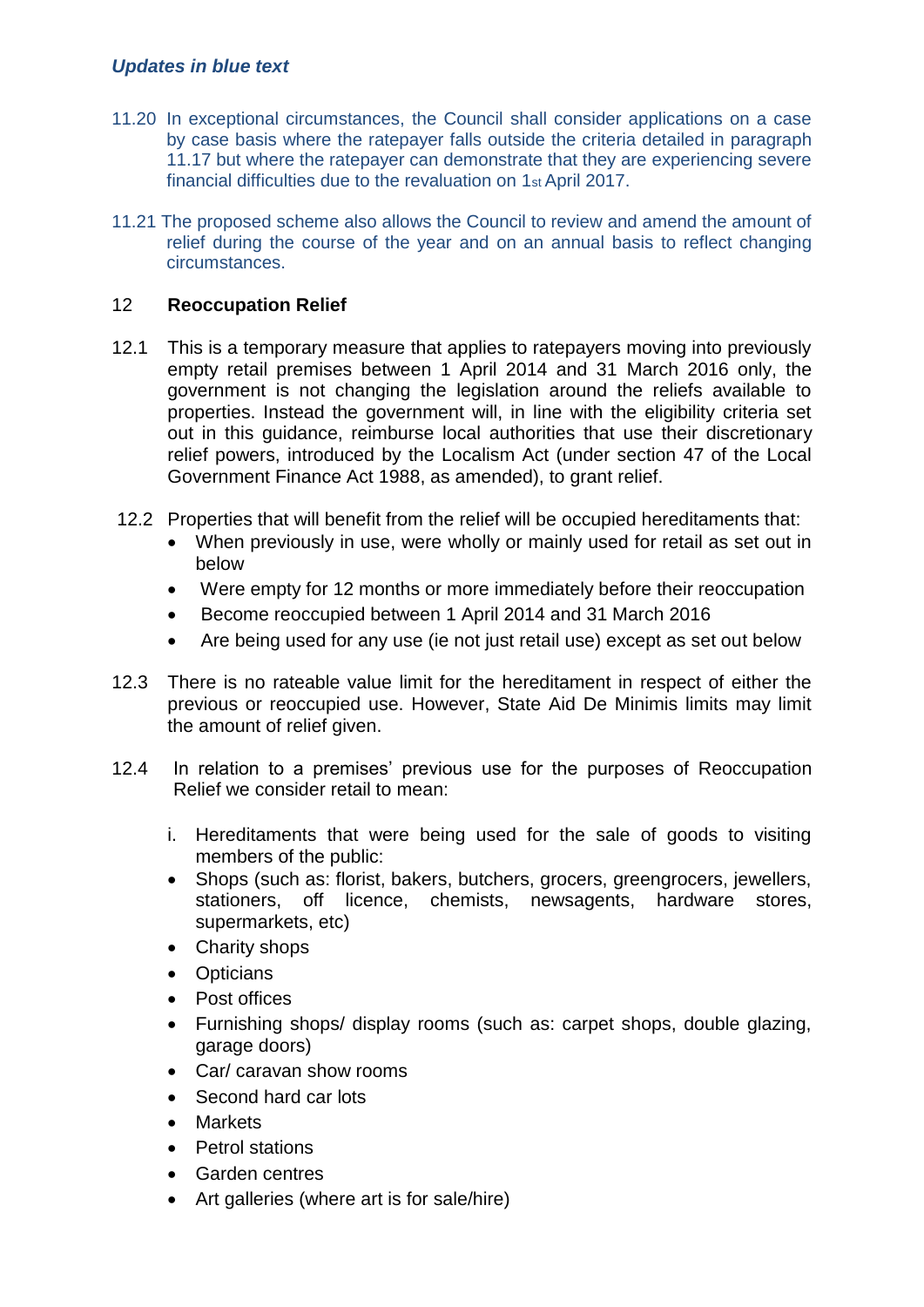- ii. Hereditaments that were being used for the provision of the following services principally to visiting members of the public:
- Hair and beauty services (such as: hair dressers, nail bars, beauty salons, tanning shops, etc)
- Shoe repairs/ key cutting
- Travel agents
- Ticket offices e.g. for theatre
- Dry cleaners
- Launderettes
- PC/ TV/ domestic appliance repair
- Funeral directors
- Photo processing
- DVD/ video rentals
- Tool hire
- Car hire
- iii. Hereditaments that were being used for the provision of the following services principally to visiting members of the public:
- Financial services (e.g. banks, building societies, bureaux de change, payday loan shops, betting shops, pawn brokers)
- Other services (e.g. estate agents, letting agents, employment agencies)
- iv. Hereditaments that were being used for the sale of food and/ or drink to visiting members of the public:
- **Restaurants**
- Takeaways
- Sandwich shops
- Coffee shops
- Pubs
- **Bars**
- 12.5 The list set out above is not intended to be exhaustive as it would be impossible to list the many and varied retail uses that exist. There will also be mixed uses. However, it is intended to be a guide for to the types of uses that government considers for this purpose to be retail. Authorities should determine for themselves whether particular properties not listed were broadly similar in nature to those above and, if so, to consider them to be retail. Conversely, properties that were not broadly similar in nature to those listed above should not be considered to be retail.
- 12.6 The new use of the reoccupied premises can be for any use (i.e. not just retail uses) except for hereditaments wholly or mainly being used as betting shops, payday loan shops, and pawn brokers.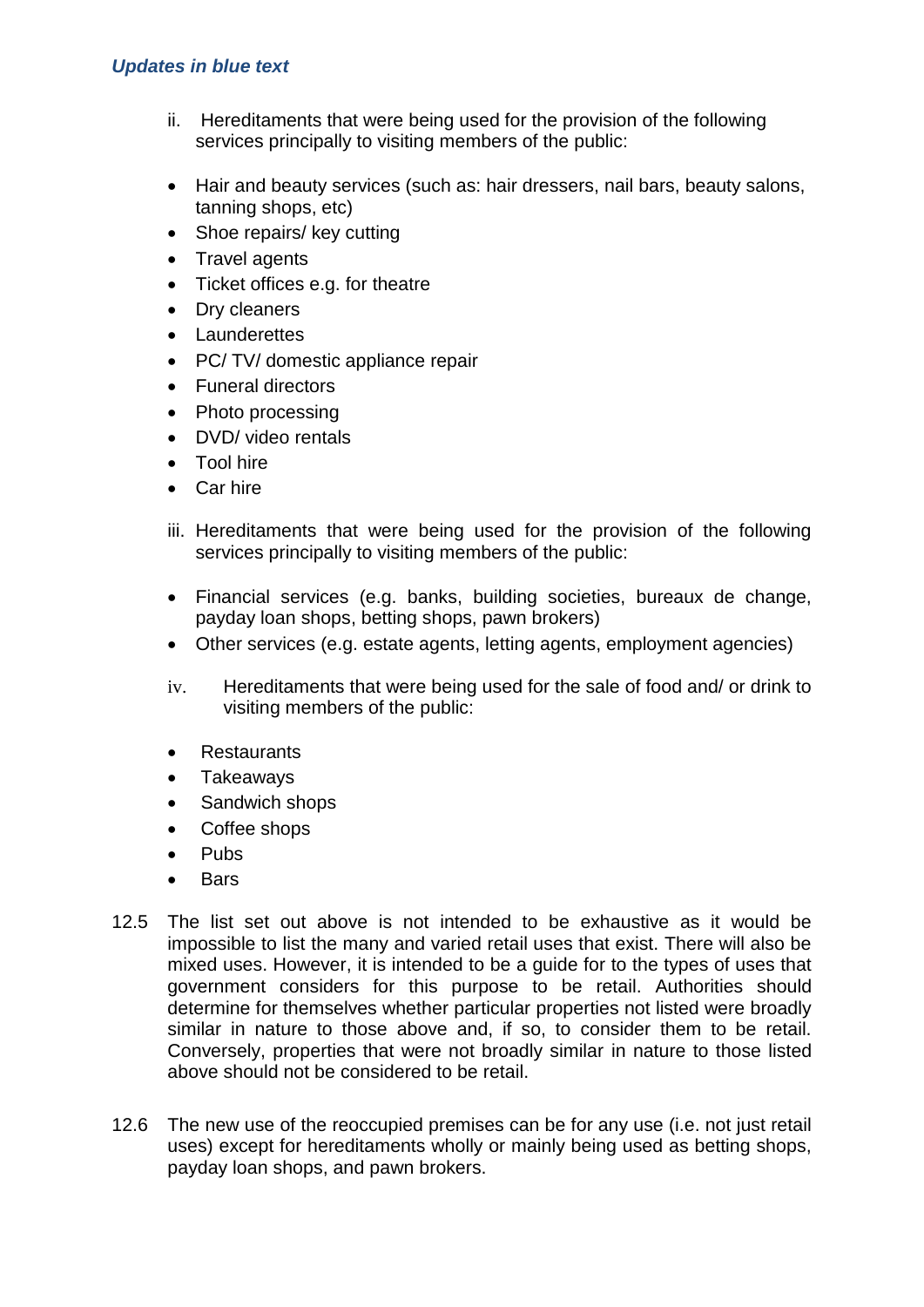- 12.7 As the grant of the relief is discretionary, authorities may choose not to grant the relief if they consider that appropriate, for example where granting the relief would go against the authority's wider objectives for the local area or where it would not help a shopping area to thrive. We would encourage councillors to be consulted on the final scheme that the local authority adopts, so there is a clear line of accountability in case of a dispute on the final local scheme that is adopted.
- 12.8 Relief will be available for 18 months from the first day the hereditament becomes occupied as long as the first day falls between 1 April 2014 and 31 March 2016, subject to the hereditament remaining continuously occupied.
- 12.9 The eligibility for the relief and the relief itself will be assessed and calculated on a daily basis.
- 12.10 Under this scheme the relief available for each property is 50% of the business rates liability after any mandatory or other discretionary reliefs (other than retail relief) have been applied, up to State Aid De Minimis limits. The relief should be calculated ignoring any prior year adjustments in liabilities which fall to be liable on the day.
- 12.11 Councils may use their discretionary powers to offer further discounts outside this scheme (and under local rate retention, 50 per cent of the cost would be locally funded and 50 per cent funded by central government).
- 12.12 Reoccupation Relief will be State Aid compliant where it is provided in accordance with the De Minimis Regulations (1407/2013)2.
- 12.13 Where a new hereditament has been created by a split or merger of hereditament(s), the new hereditament will be eligible for the Reoccupation Relief where at least half of the floor area of the new hereditament is made up of retail hereditaments that have been empty for 12 months or more (subject to meeting the other criteria )
- 12.14 Where a hereditament in receipt of Reoccupation Relief splits or merges to form new hereditaments, the new hereditaments will not be eligible for the remaining term of Reoccupation Relief.
- 12.15 Where a hereditament in receipt of Reoccupation Relief becomes unoccupied for any period of time less than 12 months it will not be eligible for any further Reoccupation Relief on occupation. However, if a hereditament that has previously received Reoccupation Relief becomes empty for 12 months or more it will be eligible for an additional 18 months Reoccupation Relief if the criteria are met.
- 12.16 The relief will run with the property rather than the ratepayer. So if a hereditament is in receipt of Reoccupation Relief and a new ratepayer becomes liable for the property they will benefit from the remaining term of the relief, subject to the new ratepayer's State Aid de minimis limits.
- 12.17 Where a property is eligible for Enterprise Zone relief, that relief should be granted and this will be funded under the rates retention scheme by a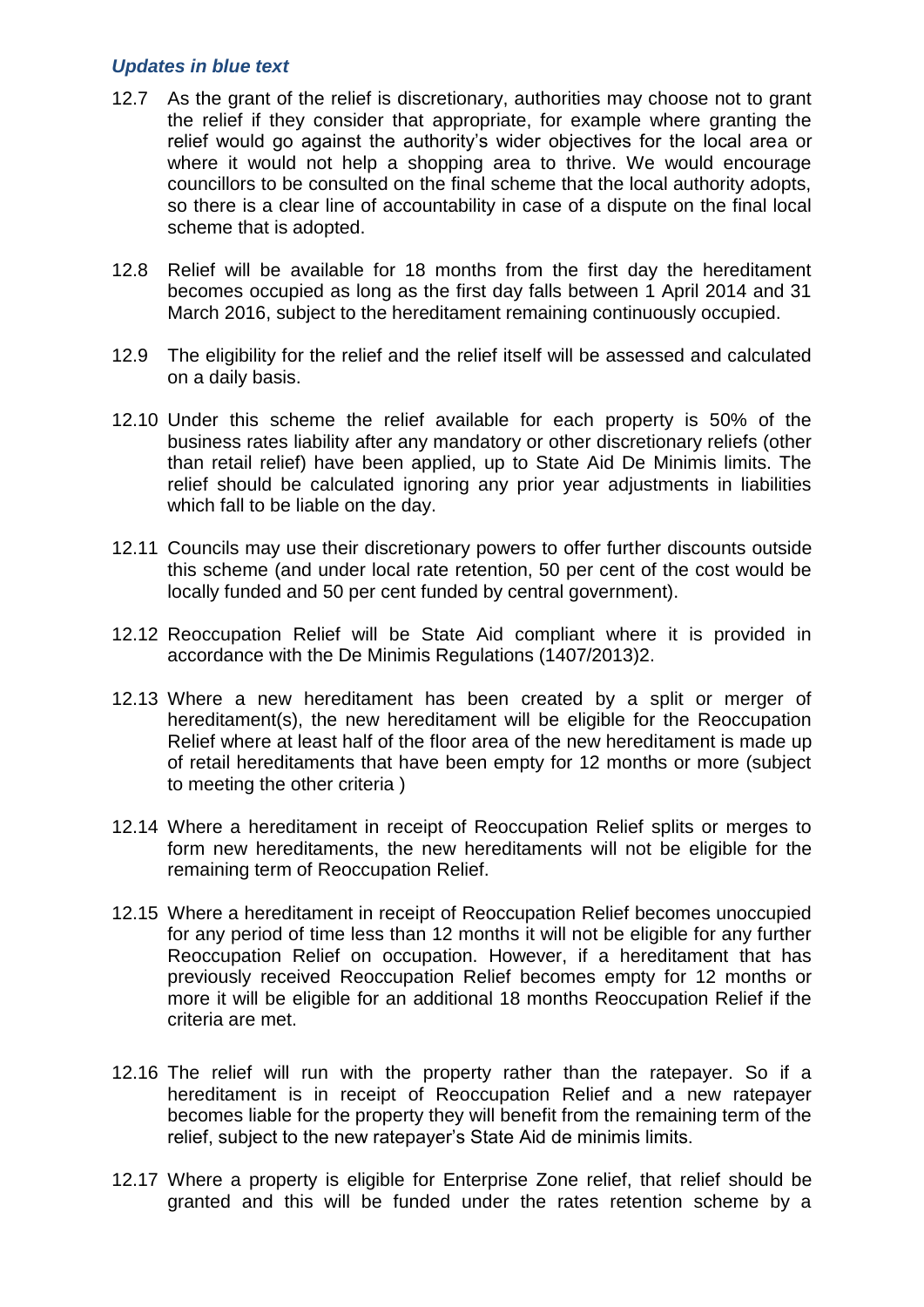deduction from the central share. If a property in an Enterprise Zone is not eligible for Enterprise Zone relief, or that relief has ended, Reoccupation Relief may be granted in the normal way, and this would be reimbursed by grant under section 31 of the Local Government Act 2003. Local authorities should not claim funding for Reoccupation Relief on properties which would otherwise qualify for Enterprise Zone government funded relief.

#### **13 Other Businesses**

13.1 Discretionary Rate Relief of up to 100% may be awarded to any other Ratepayer in exceptional circumstances under Clause 69 of the Localism Act 2011, where it is in the Council's strategic or operational interests to do so.

#### **14 Hardship Relief**

- 14.1 The Council may remit payment of Business Rates in part or in full in certain cases of hardship.
- 14.2 An application for reduction must consider:
	- That the Ratepayer would sustain hardship if remission of rates was not granted; and
	- That it is reasonable to grant remission, having regard to the interests of the Council Taxpayer.
- 14.3 The circumstances where the Council would consider for the granting of Hardship Relief are:
	- The potential threat of closure of a business, and the loss of employment to local people; and
	- Preserving the local community and fabric of village life.
- 14.4 For claiming Hardship Relief the following conditions apply:
	- Applications must be in writing
	- Remission should be the exception rather than the rule
	- All factors relating to the business should be taken into account; and
	- Each case should be decided on its own merits.
- 14.5 The following evidence will be taken into consideration when assessing an application for Hardship Relief:
	- The current year's accounts should be compared with previous years' accounts
	- Explanation of how the hardship has arisen; and
	- Steps taken to try to remedy the situation.

#### **15 Appeals**

15.1 Appeal against a refusal to grant Mandatory Relief is to the Magistrates Court at a Liability Order hearing if the decision is whether a property falls into one of the necessary categories.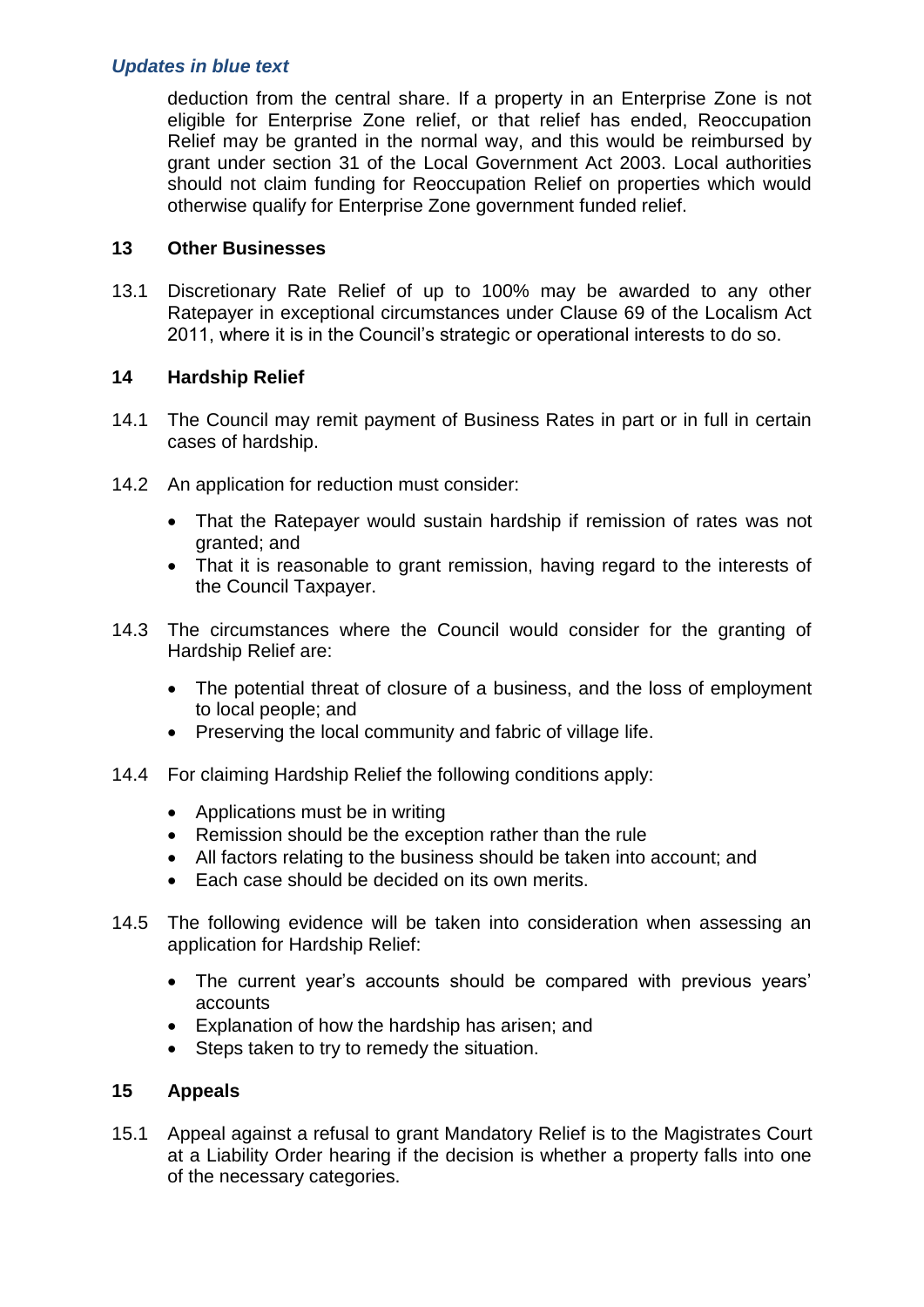- 15.2 The appeal will be by way of Judicial Review if the appeal is in respect of a village not being designated as a Rural Settlement.
- 15.3 An appeal against a refusal to grant Discretionary Relief will be by way of Judicial Review.